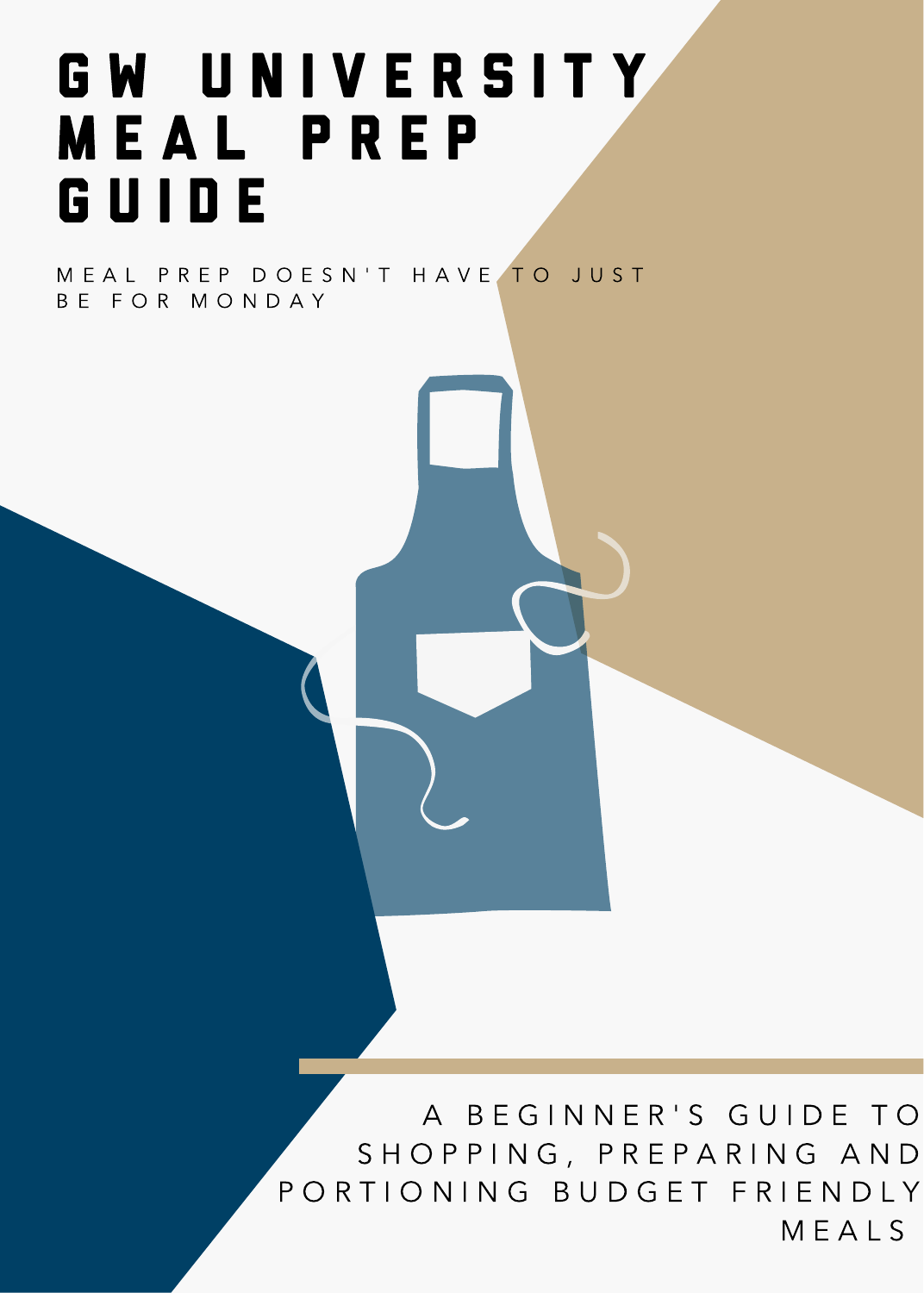# WHAT IS MEAL P R E P P I N G ? **HAT IS MEAL<br>PREPPING?**<br>prepping is simply the act of T IS MEAL<br>EPPING?<br>Ding is simply the act of<br>a meal or recipe, then **IS MEAL<br>PPING?**<br>Ing is simply the act of<br>Ineal or recipe, then<br>it out to create grab-

**S MEA**<br>P P I N G ?<br>g is simply the<br>meal or recipe,<br>cut to create g<br>meals for later. **ATIS MEAL<br>REPPING?**<br>Proping is simply the act or<br>ing it out to create grab-<br>d-go meals for later.<br>**Y** SHOULD I<br>EAL PREP? T IS MEAL<br>
PPING?<br>
Poing is simply the act of<br>
a meal or recipe, then<br>
it out to create grab-<br> **SHOULD I**<br>
ALPREP?<br>
Poping is convenient,<br>
reduces waste, and is AT IS MEAL<br>
REPPING?<br>
repping is simply the act o<br>
ring a meal or recipe, then<br>
ning it out to create grab-<br>
nd-go meals for later.<br>
IY SHOULD I<br>
EAL PREP?<br>
I prepping is convenient,<br>
ent, reduces waste, and is<br>
effective **EPPING?**<br>
EPPING?<br>
pping is simply the act of the american or recipe, then<br>
g it out to create grab-<br>
go meals for later.<br> **SHOULD**<br>
ALPREP?<br>
prepping is convenient,<br>
it, reduces waste, and is<br>
fective . When cooking<br>
sin Meal prepping is simply the act of preparing a meal or recipe, then portioning it out to create graband-go meals for later.

### W H Y S H O U L D M e a l P r e p ?

**PPING?**<br>PPING?<br>ng is simply the act c<br>meal or recipe, ther<br>t out to create grab-<br>meals for later.<br>SHOULDI<br>LPREP?<br>pping is convenient,<br>educes waste, and is<br>ive . When cooking<br>gle day is out of the<br>meal prepping can T IS MEAL<br>
EPPING?<br>
ping is simply the act<br>
g it out to create gral<br>
go meals for later.<br>
SHOULD<br>
AL PREP?<br>
repping is convenien<br>
c, reduces waste, and<br>
ective . When cookin<br>
single day is out of the<br>
on, meal prepping ca<br> **T IS MEAL**<br> **EPPING?**<br>
pping is simply the act of<br>
g a meal or recipe, then<br>
g it out to create grab-<br>
go meals for later.<br> **S H O U L D I**<br> **A L P R E P ?**<br>
repping is convenient,<br>
t, reduces waste, and is<br>
jective . Whe **SMEAL**<br> **PING?**<br> **S** is simply the act<br>
neal or recipe, the<br>
neals for later.<br> **SHOULD**<br> **PREP?**<br>
ping is convenien<br>
duces waste, and<br>
ve . When cookin<br>
le day is out of the<br>
neal prepping can<br>
to still eat home-<br>
ls with Meal prepping is convenient, efficient, reduces waste, and is cost effective. When cooking every single day is out of the question, meal prepping can allow you to still eat homecooked meals without having to dedicate time each day to preparation.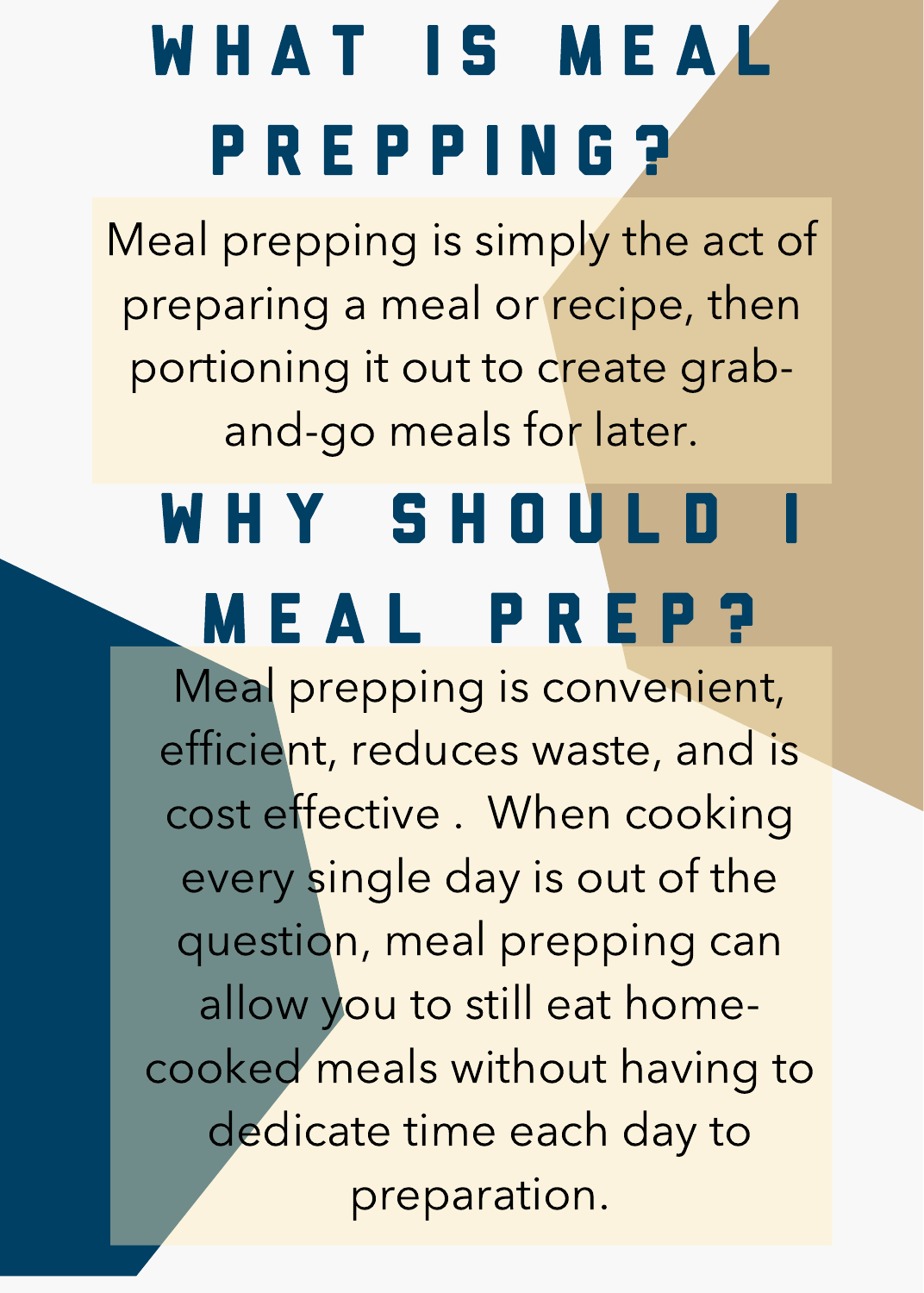## W h o s h o u l d m e a l P r e p ? **10 SHOULD<br>EAL PREP?**<br>who prioritizes consistent, **D SHOULD<br>AL PREP?**<br>ho prioritizes consistent,<br>and healthy meal options **CONSHOULD<br>
CONSHOULD<br>
CONSIDER PREP?**<br>
Who prioritizes consistent<br>
e, and healthy meal option<br>
consider meal prepping! HOSHOULD<br>EAL PREP?<br>
e who prioritizes consistent<br>
ple, and healthy meal optio<br>
d consider meal prepping!<br>
NTOBEGIN<br>
AL PREPPINC<br>
small by eating last night's **CONTINUMERT 1989**<br> **ALPREP?**<br> **ALPREP?**<br> **ACPREP?**<br> **TOBEGIN**<br> **FREPPINC**<br> **ALPREFPINC**<br> **FREPPINC**<br> **ALPREFPINC FALPREP?**<br>EALPREP?<br>who prioritizes consistent<br>le, and healthy meal optior<br>consider meal prepping!<br>WTOBECIN<br>LPREPPING<br>mall by eating last night's<br>ers as today's lunch. Then,<br>prepping one meal out of

Anyone who prioritizes consistent, affordable, and healthy meal options should consider meal prepping!

### H o w t o b e g i n M e a l p r e p p i n g

**HOSHOULD<br>EAL PREP?**<br>The who prioritizes consistent<br>ble, and healthy meal optior<br>d consider meal prepping!<br>J W TOBEGIN<br>AL PREPPING<br>small by eating last night's<br>vers as today's lunch. Then,<br>n prepping one meal out of<br>day an **CONTING INCORREE PREP 7**<br>The prioritizes consiste, and healthy meal op<br>onsider meal preppin<br>**CONTING INCORREE CONTING INCORPER PREPPIN**<br>all by eating last nigh<br>s as today's lunch. The<br>repping one meal out<br>y and eventually **CONTINUMERT 1988**<br> **CONTINUMERT PREP ?**<br> **CONTINUMERT PREPPING**<br> **PREPPING**<br>
by eating last night's<br>
stoday's lunch. Then, ping one meal out of<br>
a eventually grow to<br>
p multiple meals!<br>
to prep at a level that **FAL PREP?**<br> **EAL PREP?**<br> **EAL PREP?**<br> **E** discussions and healthy meal options<br> **d** consider meal prepping!<br> **IN TO BEGIN**<br> **AL PREPPING**<br>
small by eating last night's<br>
vers as today's lunch. Then,<br>
a prepping one meal ou **THO SHOULD<br>
AEAL PREP?**<br>
THE SAL PREP?<br>
THE SAL PREP!<br>
THE SAL PREP!<br>
THE SAL PREP!<br>
THE SAL PREP!<br>
THE SAL PREP!<br>
THE SAL THE SAL THE SAL THE SAL THE SAL THE SALUST THE SAME THE SAME THE SAME OF THE SALUST THE SAME SAME **IND SHOULD**<br>**IEAL PREP?**<br>The who prioritizes consistent,<br>ible, and healthy meal options<br>Id consider meal prepping!<br>**DW TO BEGIN**<br>**AL PREPPING**<br>tsmall by eating last night's<br>vers as today's lunch. Then,<br>in prepping one mea **CONTINGTON STANDAL PREP?**<br>The prioritizes consiste<br>
and healthy meal op<br>
onsider meal preppin<br> **CONTINGTON BEGIN**<br> **CONTING BEGIN**<br> **CONTING BEGIN**<br>
sas today's lunch. The<br>
repping one meal out<br>
y and eventually grow<br>
pre Start small by eating last night's leftovers as today's lunch. Then, begin prepping one meal out of your day and eventually grow to meal prep multiple meals! Remember to prep at a level that works for you. If you know that you get tired of the same meal after three days, give yourself options to cook throughout the week.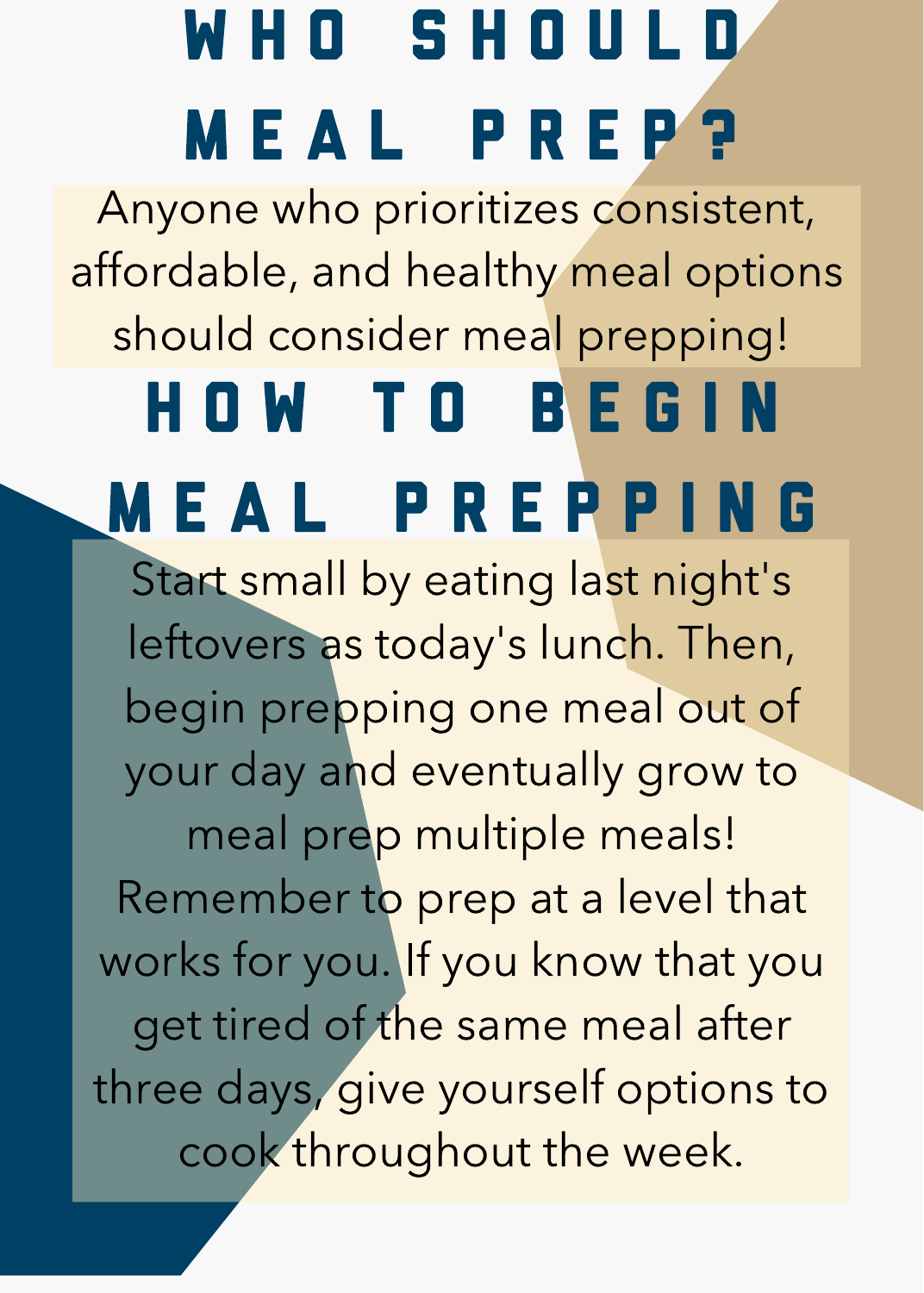### T SHOULD<br>MEAL PREP<br>foods work better for AT SHOULD<br>MEAL PREP **WH**<br>**OU**<br>Certair<br>meal **A T S H O U L D<br>
M E A L P R E P**<br> **D** foods work better for<br>
prepping than others!<br>
a list of good options: **SHOULD**<br>ALPRE<br>swork better found than others<br>of good option<br>grains & pasta **H O U**<br>P**F**<br>Prk bett<br>han ot<br>pod op<br>ns & p<br>beans **100**<br>The paid of<br>than of<br>the seans<br>the seans<br>meat **3 H O U L<br>
Work better<br>
g than othe<br>
good optic<br>
rains & past<br>
ed beans<br>
ed meat<br>
vegetables SHOULD**<br>**EALPREI**<br>Pods work better for<br>ping than others<br>t of good options<br>d grains & pasta<br>poked beans<br>poked meat<br>ted vegetables<br>fresh vegetables **T SHOULD<br>IEAL PREP?**<br>Oods work better for<br>epping than others!<br>list of good options:<br>ked grains & pasta<br>cooked beans<br>cooked meat<br>asted vegetables<br>ty fresh vegetables<br>ty fresh vegetables **H 0**<br>
ork b<br>
than<br>
ood<br>
ins &<br>
l bea<br>
d me<br>
egeta<br>
vege<br>
, bell<br>
etc.) FREP<br> **FREP**<br> **FREP**<br> **FREP**<br> **FREP**<br> **FREP**<br> **FREP**<br> **FREP**<br> **FREP**<br> **FREP**<br> **FREP**<br> **ERP**<br> **FREP**<br> **ERP**<br> **ERP**<br> **ERP**<br> **ERP**<br> **ERP**<br> **ERP**<br> **ERP**<br> **ERP**<br> **ERP**<br> **ERP**<br> **ERP**<br> **ERP**<br> **ERP**<br> **ERP**<br> **ERP**<br> **ERP**<br> **ERP**<br> **E S H O U**<br> **L** P<br>
work bet<br>
ig than o<br>
igood op<br>
irains & p<br>
ed meat<br>
vegetab<br>
sh vegetab<br>
sh vegetab<br>
sh vegetab<br>
sh vegetab<br>
e, etc.)<br>
apples, o<br>
nanas)<br>
& seeds **HOU**<br> **LPR**<br>
vork bette<br>
good opt<br>
rains & pa<br>
d beans<br>
ed meat<br>
vegetable<br>
h vegetable<br>
s, bell pe<br>
s, etc.)<br>
pples, ora<br>
anas)<br>
& seeds<br>
eese<br>
and dips WHAT SHOULD y o u m e a l p r e p ? Certain foods work better for meal prepping than others! Here's a list of good options:

- cooked grains & pasta cooked beans
	- cooked meat
	- roasted vegetables
- hearty fresh vegetables (celery, carrots, bell peppers, kale, etc.)
- whole fruit (apples, oranges, bananas) nuts & seeds cheese

sauces and dips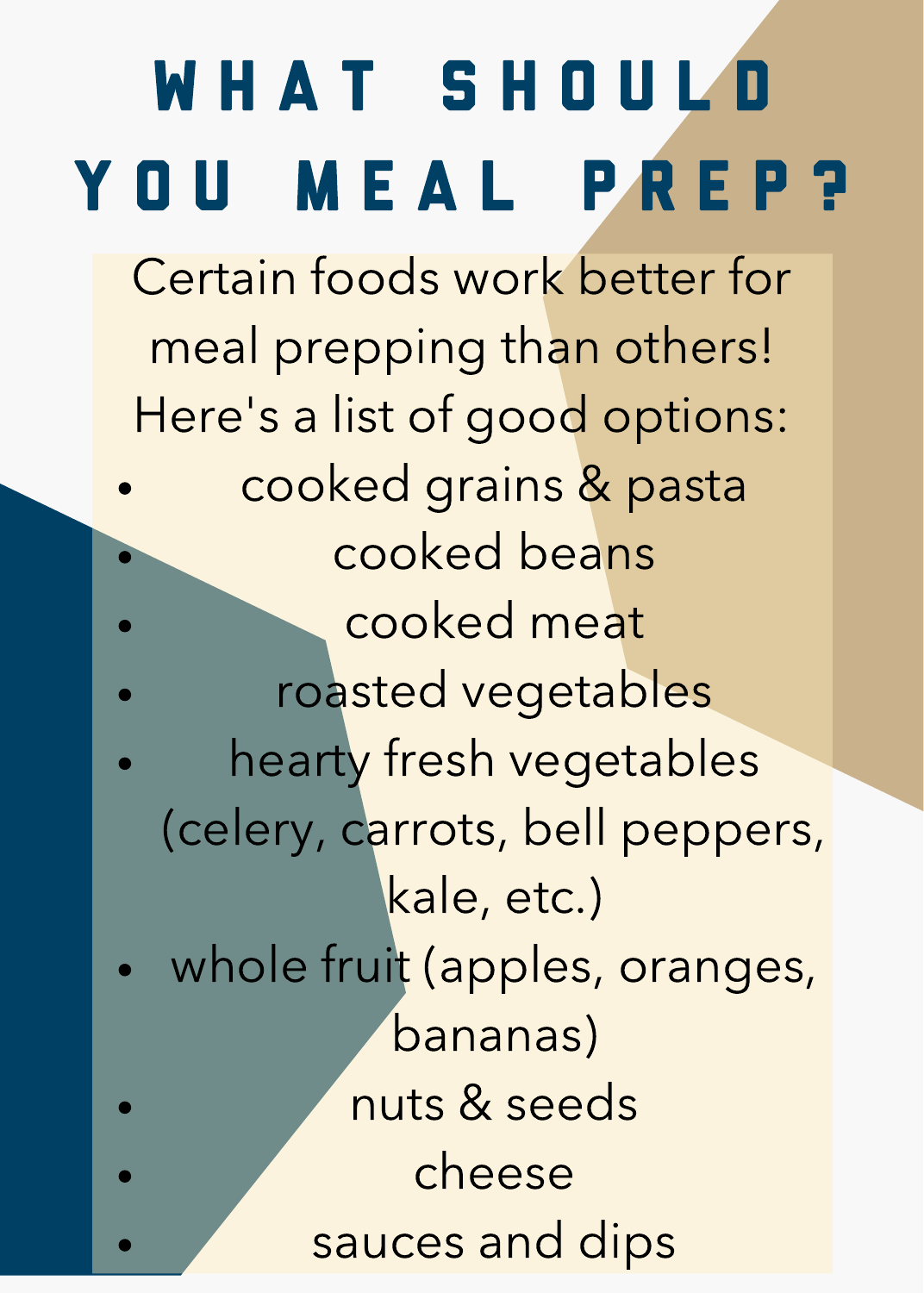# **PREP OF<br>KEN FA**<br>pu'll need:<br>breast cut into L<br>**C K**<br><sub>Vou</sub>' 'llREP<br>MF<br>need: M E A L P R E P O P T I O N 1 C H I C K E N F A J I T A S

 peppers and onions **PREP<br>
CEN** |<br>
u'll need<br>
reast cut in<br>
trips<br>
ers and on<br>
into strips **PREP<br>KEN** |<br>Pu'll need<br>preast cut i<br>strips<br>ers and on<br>l into strips<br>seasoning **LPREP 0<br>
CKENF**<br>
you'll need:<br>
n breast cut intenders<br>
strips<br>
pers and onior<br>
ed into strips<br>
ta seasoning<br>
oil & lime iuice **FREP**<br> **KENF**<br>
ou'll need:<br>
breast cut in<br>
strips<br>
oers and onic<br>
d into strips<br>
seasoning<br>
il & lime juice<br>
cilantro and **REP**<br> **ENF**<br>
II need:<br>
Past cut in<br>
ps<br>
and onic<br>
to strips<br>
asoning<br>
lime juice<br>
tro and<br>
slices for **FREP OPTION 1:**<br> **KEN FAJITAS**<br>
bu'll need:<br>
breast cut into<br>
strips<br>
ers and onions<br>
dinto strips<br>
seasoning<br>
Relime juice<br>
cilantro and<br>
do slices for<br>
ppings<br>
1-2-3 Preparation Steps<br>
Toss chicken breast & veggies **EN FAJITAS**<br>
Il need:<br>
east cut into<br>
rips<br>
s and onions<br>
ito strips<br>
asoning<br>
lime juice<br>
antro and<br>
slices for<br>
pings<br>
-2-3 Preparation Steps<br>
poster bings<br>
-2-3 Preparation Steps<br>
olive oil. lime iuice and failta PREP OPTION 1:<br>
EN FAJITAS<br>
I'll need:<br>
east cut into<br>
rips<br>
rs and onions<br>
nto strips<br>
assoning<br>
alime juice<br>
antro and<br>
ps<br>
lime juice<br>
2-3 Preparation Steps<br>
oss chicken breast & veggie<br>
olive oil, lime juice and fajit<br>



REP OPTION 1:<br>
EN FAJITA!<br>
Ineed:<br>
ast cut into<br>
ps<br>
and onions<br>
co strips<br>
and onions<br>
co strips<br>
soning<br>
lime juice<br>
tro and<br>
slices for<br>
ings<br>
2-3 Preparation Steps<br>
schicken breast & vegg<br>
sky every sing the seasoning<br> with olive oil, lime juice and fajita seasoning 2) Arrange on 1-2 sheet pans 3) Bake for 15-20 minutes